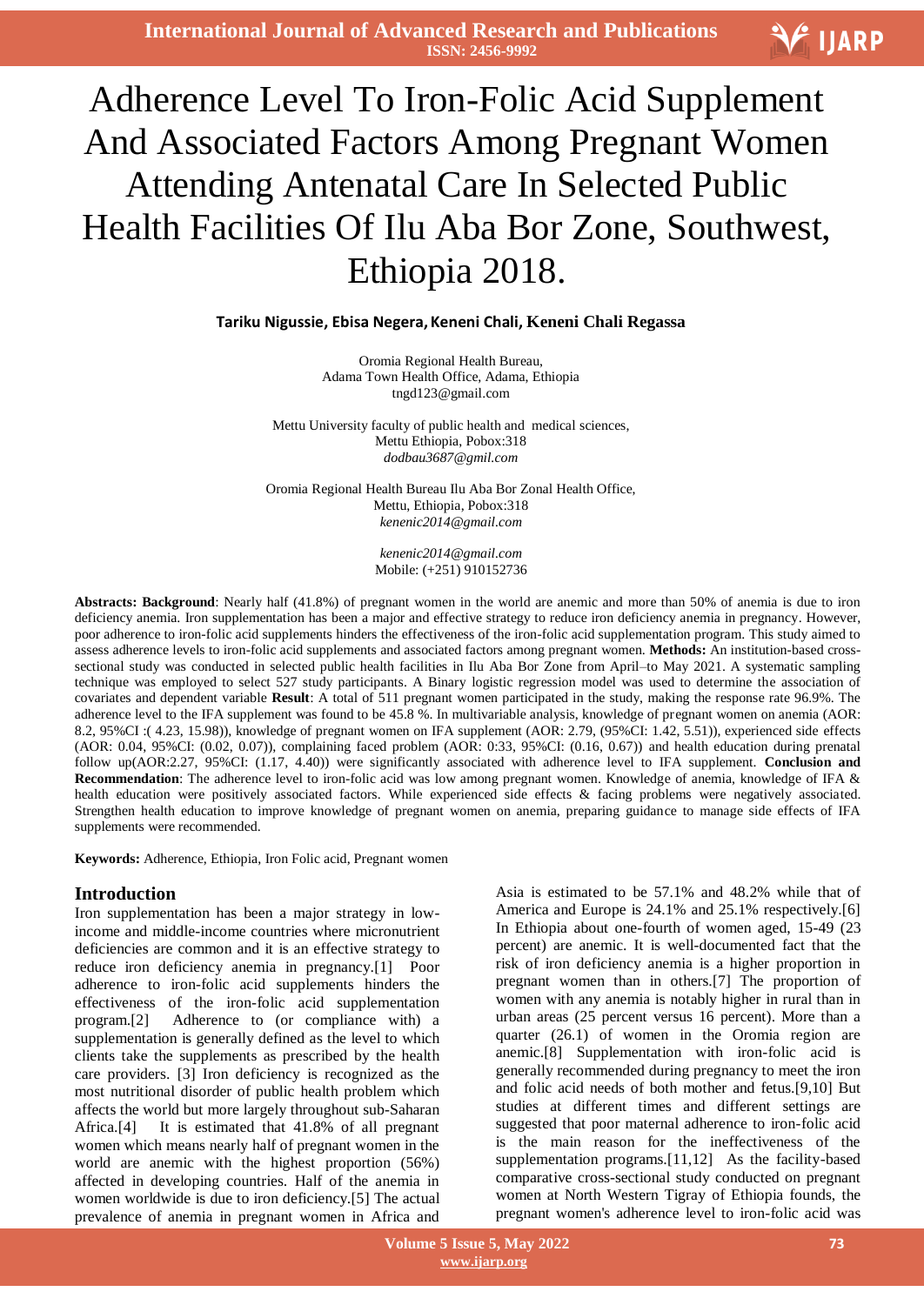

only 28.9% in rural and 37.2% in urban the study area.[13] Even though WHO recommends 60mg iron and 400 μg of folic acid during pregnancy on daily basis for six months, there is a huge discrepancy within different areas and among different population groups on the level of compliance on Iron and folic acid.[13,14,15,16,17] There are so many studies conducted to assess the adherence level to the IFA tablet. But most of the works of literature didn't assess the problems in facilities during service time as a factor, thus this study may address these information gaps.

# **Methods and Materials**

#### **Study Design and setting**

A facility-based cross-sectional study design was used to Assess Adherence levels to Iron Folic Acid intake among pregnant women during their ANC visit at public health facilities within Ilu Aba Bor Zone, Oromia region, Ethiopia from May to June 2021. Ilu Aba Bor zone is one of the twenty zones in Oromia regional state and is located around 600km away from Addis Ababa in the southwest of Ethiopia. There are 14 districts in the Ilu Aba Bor zone. As Ilu Aba Bor Zonal health department confirms, the population of the zone is 933,345 which is 467,553 male and 465,792 females at the time of 2010 E.C. fiscal year planning. There are 39 governmental health centers and two governmental Hospitals within the indicated zone.

#### **Study Participants**

The Source population of the study was all pregnant women coming for 2nd and above ANC visits at public health facilities in Ilu Aba Bor zone and the study, the population was all sampled pregnant women who attended ANC services in selected public health facilities.

#### **Sample size and sampling techniques**

The sample size was determined by the single population proportion formula ( $n = (Z \alpha/2)2 P (1-P)/d2$ ) based on the following assumptions; the proportion of IFA Adherence level ( 70.6%) from the study conducted in Mizan Aman town.[18] and at 95 % confidence level, 5% margin of error, 10% non-responsive rate and 1.5 design effect. Thus, the final sample size was 527. A Multi-stage sampling technique was used. The first stage is the selection of the Health Facilities from the total HCs in the Zone using the simple random sampling (SRS) technique using the lottery method. The second stage is the selection of eligible women using a systematic random sampling technique after applying proportionate size allocation to the selected Health Centers.

#### **Data collection procedure**

A Pre-tested structured interviewer-administered questionnaire was used to collect data from each study subject. The questionnaire was designed based on the study objectives and adapted from related literature with slight modification. It was initially prepared in English and was translated to the local language (Afan Oromo) and back-translated to English to check for its consistency. All data collectors and supervisors were well trained in the data collection process. Data collection was conducted through a face-to-face interview by 12 diploma holder health professionals. The questionnaire was completed  after obtaining verbal consent from the study participants. Daily supervision was carried out for the entire length of the data collection.

#### **Study Variables**

Iron Folic Acid adherence level is the dependent variable. Whereas Socio-demographic and economic factors (Maternal age, educational status of women, educational status of husband, income, Current occupation, marital status, religion, ethnicity, family size), Obstetric history (Parity, Gravidity, Gestational age), GA at first ANC visit, Frequency of ANC visit, History of stillbirth, History of abortion, History of anemia, Health Education on IFA supplementation, Problems during service time, Experienced side effects, Comprehensive knowledge about anemia/ iron deficiency anemia and Comprehensive knowledge of iron and folic acid are independent variables.

#### **Operational Definitions**

**Good adherence**: - Pregnant women said to have adhered to iron-folic acid supplements if they took the supplement at least 5days per week in the previous week before the study. [15,19]

**Poor adherence**: - Pregnant women said to have poorly adhered to iron-folic acid supplement if they took the supplement less than 5 days per week in the previous week before the study

**Satisfactory knowledge on Anemia**: - Pregnant women are said to have satisfactory knowledge on Anemia if they scored greater than the mean value of five questions for anemia after computing the index.[21]

**Satisfactory knowledge on IFA**: - Pregnant women said to have satisfactory knowledge of IFA supplements if they scored greater than the mean value of four questions for iron-folic acid after computing the index. [21]

#### **Measurements**

To assess the level of knowledge about anemia during pregnancy, respondents were asked five questions on major cause's anemia, common sign, and symptoms of anemia, possible consequences of anemia, the most susceptible group for anemia, and methods to prevent anemia. Those who scored greater than the mean value were considered as somehow satisfactory knowledge and those who scored less than or equal to the mean value were considered as not satisfactory knowledge. To assess the level of knowledge about iron-folic acid, four questions were asked to respondents on the benefit of IFA, risks of the supplementation and for how long period should iron-folic acid supplement is recommended. At the last respondents who score greater than the mean value were considered as knowledgeable and those who scores less than or equal to the mean value were considered as less knowledgeable.[18] Mean score was used for both variables the cut-off point since data were normally distributed.

#### **Data process and analysis**

The collected data were checked, coded, and entered into Epi-Data version 3.1 and then exported to SPSS version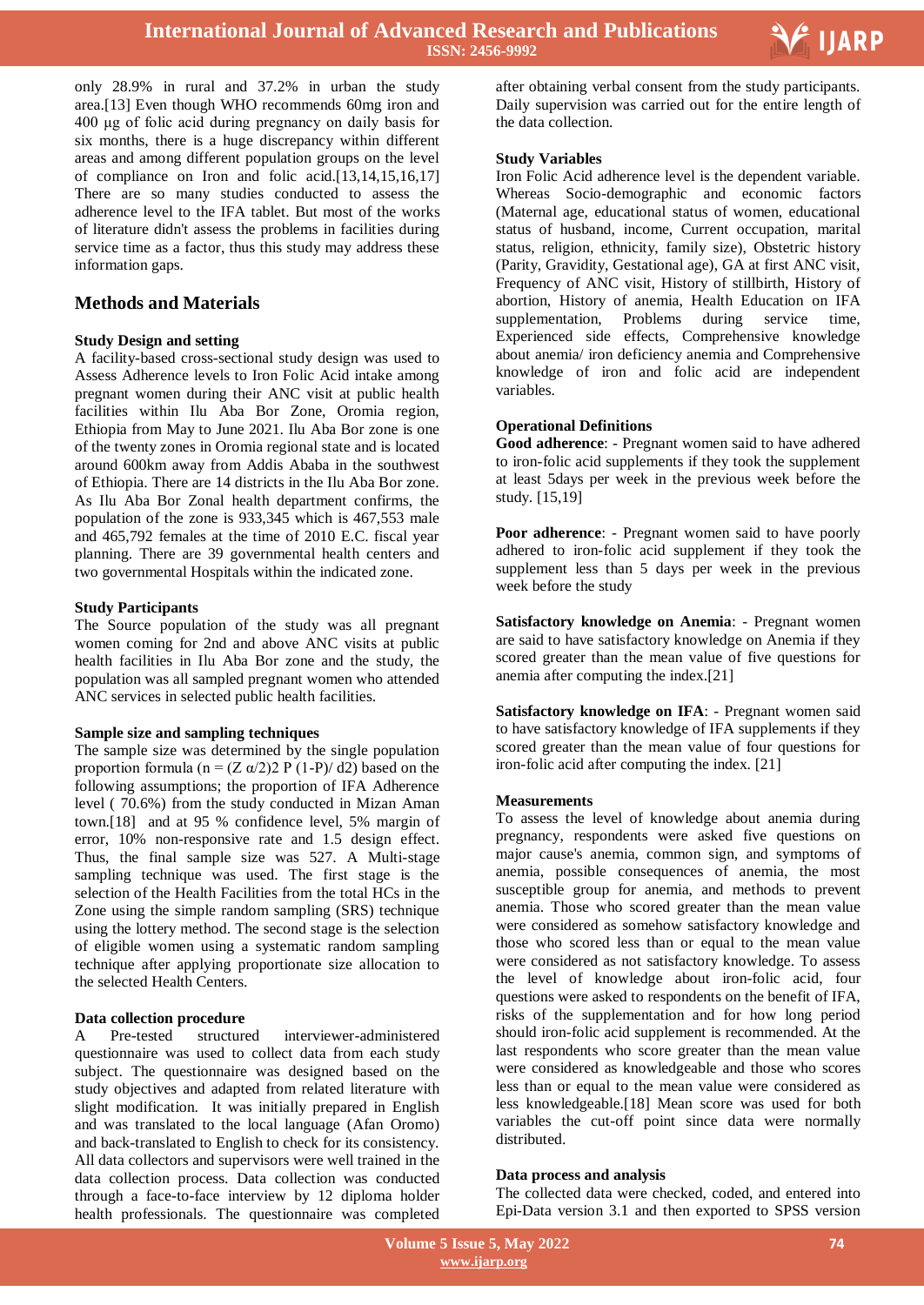

20 for analysis. Descriptive data analysis was used to describe the Adherence level to IFA for pregnant mothers. Different frequency tables, graphs, and descriptive summaries were used to describe the variables. The associated factors were assessed by the Binary logistic regression model. Odds Ratio estimated with 95% CI to show the strength of association and P-value  $< 0.05$  was used to declare statistical significance.

# **RESULTS**

#### **Socio-demographic characteristics of the study respondents**

A total of 511 pregnant women attending ANC at public health facilities participated in the study with a response rate of 96.9%. The mean age of the respondents was 28.1 and  $\pm 6.3$  standard deviation. Three-forth 388(75.9%) of the respondents were in the age group of 20-34 years. 362 (70.8%) of respondents were rural residents and 29.2% of respondents were urban residents. Most of the respondents 484(94.7%) were married. More than half 271 (53%) of the respondents' family size was within the interval of four to six in number. Regarding the educational status of respondents, 209(40.9%) of respondents were unable to read and write. Two hundred fourteen (41.9%) of participants were house (Table1).

#### **Pregnancy obstetric and health-related factors**

Most of the study participants (85.7%) were multigravida and 73(14.3%) were prim gravida. From the total study participants, 15.9% were null parous and 54.2% were multiparous. The mean gestational age of respondents during the study period was 27.7 weeks and  $(SD= \pm 4.7)$ weeks. More than half (57.3%) of respondents were in the second trimester (Table2).

#### **Respondents' knowledge about anemia**

Three hundred fifty-two (68.9%) of respondents had good knowledge of possible causes while 52.1% of respondents had not known at least one consequence of anemia. Around 66% of respondents had mentioned at least one symptom of anemia and considered as they had good knowledge of the signs and symptoms of anemia. More than one-third (77.5%) of respondents 77.1% of respondents had good knowledge on explaining the most susceptible groups and the prevention methods of anemia respectively. Hence respondents who answer at least one correct answer for a specific category of the question with multiple responses were counted as knowledgeable for the specific anemia-related questions.

This study shows that nearly 80% of respondents had taken IFA tablets for less than or equal to two months, around 19% of respondents had taken IFA supplements for three months and above. (Figure 1)

#### **Adherence Level to Iron Folic Acid Supplement**

Based on the operational definition given among the total 511 participants 234 (45.8%) of pregnant women have poor adherence levels whereas 277(54.2%) of pregnant women have Good adherence levels. (Figure 2).

# **Reasons for poor adherence to IFA supplementation among pregnant women**

Among all respondents who were poor adherents, 72.9% reported fear of its side effects. At the same time, 37.5% of pregnant women had mentioned that they couldn't take all doses because of forgetfulness (Table3).

#### **Factors associated with adherence to IFA supplement**

In the bivariate analysis age of respondent, place of residence, marital status, educational status of women, educational status of husbands, frequency of ANC visits, gestational age at first ANC visit, knowledge of women on anemia, knowledge of women on benefits of IFA supplement, the experience of side effect, duration of taking IFA supplement, and health education at the time of supplement were significantly associated with Adherence level to IFA supplement at p-value was  $\leq 0.25$ . In the multiple logistic regression knowledge of women on anemia, knowledge of women on benefits of IFA supplement, the experience of side effects, and health education during the supplement were found to have a statistically significant association with Adherence to IFA at p-value were  $\leq$  0.25. Pregnant women who had satisfactory knowledge of anemia were more than 8 times more likely adhto ere to iron folate supplements than those pregnant women who had no satisfactory knowledge of anemia (AOR:8.22, 95%CI:4.23, 15.98). Similarly, pregnant women who had satisfactory knowledge of IFA supplement were 2.7 times more likely Adherent to IFA supplement than those pregnant women who had no satisfactory knowledge of IFA supplement (AOR:2.79, 95%CI:1.42, 5.51). Also, Pregnant women who had experienced side effects during taking the IFA supplement were 95% times less likely to ere to the supplement than pregnant women who had not experienced side effects (AOR:0.04, 95%CI: 0.02, 0.07). Pregnant women who had to get health education at the time of supplementation were 2.3 times more likely to adhere to the IFA supplement than those pregnant women who had not gotten health education on intake of IFA (AOR:2.27, 95%CI: 1.17, 4.40) (Table 4).

#### **DISCUSSION**

This study revealed that the adherence level to IFA supplements among pregnant women was 45.8%. It is found that the adherence level of this study is greater when compared with the study conducted in Misha district South Ethiopia (39.2%)[19], Goba, Southeast Ethiopia (18%)[21], Mecha district Western Amhara Ethiopia (20.4%)[22], Afar Ethiopia (22.9%)[23], and Vientiane municipality (34.4%)[24] and lower than study conducted in Southeastern Nigeria (84.8%)[25], Eight rural districts of Ethiopia(74.9%)[14], Mizan Bench Maji Ethiopia(70.6%)[18] and Addis Ababa(60.1%)[26]. The most likely explanation for these differences in adherence level might be from the difference in awareness difference among pregnant women, geographical location or it may be from increased service accessibility. Pregnant women who had satisfactory knowledge of anemia were 8.2 times more likely to adhere to iron folate supplements than those pregnant women who had no satisfactory knowledge of anemia. This study was consistent with the study conducted in Misha district, South Ethiopia in which pregnant women who were with good knowledge were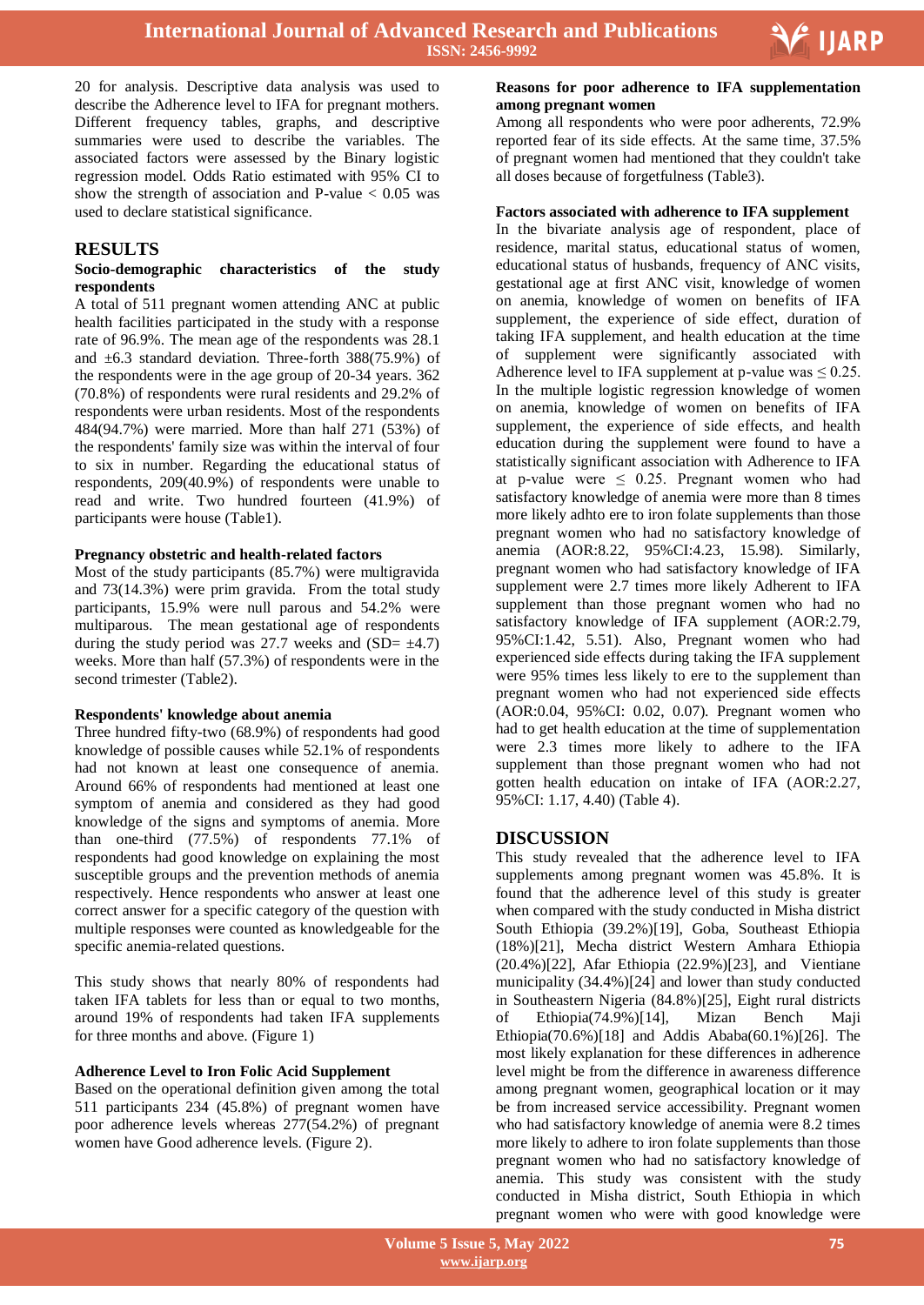

4.45 times more likely to be adherent than pregnant women with poor knowledge. [19]. This study revealed that pregnant women who had satisfactory knowledge of IFA were 2.7 times more likely to be compliant than pregnant women who had not satisfactory knowledge of the supplement. The finding of this study is consistent with the studies conducted in Mecha district, West Amhara, which was, pregnant women with higher knowledge on benefits of IFA were 5.25 times more likely to be compliant than pregnant women with lower knowledge.[22] and also the study conducted in Goba district, Southeastern Ethiopia finds that pregnant women with poor knowledge on benefits of IFA were 62% times less likely to be compliant with the supplement than pregnant women with good knowledge of IFA. This study finds that, among 277 pregnant women who were defined under poor adherence, 72.9% of them describe that they lose to take the right dose of supplement because of its side effects. This finding is higher when compared with different studies in Nigeria, Senegal, Ismailia, and Mecha district, Western Amhara Ethiopia which was 41.7%, 34%, 23.9%, and 54% respectively. [22,27,28,29] The probable reason for the difference may be the status of counseling pregnant women during the supplementation at facilities. In this study, pregnant women who were experienced side effects during taking the supplement in their current pregnancy were 96% times less likely to be compliant with to IFA supplement than those pregnant women who were not experienced any side effects. This finding is similar to the findings of the study conducted in Mizan Bench Maji Ethiopia.[18] The possible reason may be side effects hinder taking the tablets as scheduled. Good communication, serving clients within a short time of arrival at the facility, and providing adequate supplements as the schedule for pregnant women were factors to enhance a good adherence. This study revealed that health education during the prenatal visit and at the time of collecting IFA was another important independent factor that determines adherence level. Here in this study, those pregnant women who were provided health education were 2.27 times more likely to be compliant with IFA supplements than pregnant women who were not provided health education on the matter. This finding is in line with a study conducted in Akaki Kaliti, Addis Ababa, Ethiopia, in which was pregnant women who were counseled were 1.17 times more likely to be adherent than pregnant women who were not provided with counseling [30]. The study conducted in Goba district, Southeastern Ethiopia also supports this finding since it approves, those pregnant women provided health education were 4.03 times more likely to be compliant to IFA supplement than pregnant women who were not provided health education during prenatal [21]. The probable reason for this could be health education is used as a better channel to disseminate important information on iron-folic acid supplements.

# **CONCLUSION**

The study underlined that the adherence level to IFA supplement is poor which is only 45.8% among pregnant women attending ANC visits at public health facilities of Ilu Aba Bor Zone. Adherence level remains low within the zone and doesn't meet WHO recommendations. Knowledge of pregnant women on anemia, knowledge of pregnant women on IFA supplement, the experience of  side effects, and health education during the time of ANC visits were significantly associated with adherence level to iron-folic acid supplement among pregnant women. health education, a strong counseling system, and good communication skill at all health facilities including hospitals, health centers should be strengthened.

#### **Abbreviations**

ANC: Antenatal Care; AOR =Adjusted Odds Ratio; CI: Confidence Interval; COR: Crude Odds Ratio; EDHS: Ethiopian Demographic Health Survey; IFA: Iron Folic Acid; SPSS: Statistical Package for Social Science; WHO: World Health Organization

#### **Ethical Consideration**

Ethical clearance and approval of the study were obtained from the Ethical Review Board of Metu University, Faculty of Public Health, and Medical science. All study participants were informed about the confidentiality of the information and that they have a full right to participate or decline from participating in the study. Oral consent was obtained from every study subject and written consent was obtained from parents or guardians, for those less than 18 years.

#### **Acknowledgment**

We would like to extend our heart full gratitude to the Mettu University Department of Public Health for giving ethical clearance for this study. Our special thanks also go to the data collectors, supervisors, and all study participants for their time and willingness to participate in the study.

#### **Reference**

- [1]. WHO. World Health Statistics. 2010.
- [2]. Jasti S, Siega-riz AM, Cogswell ME, Hartzema AG, Bentley ME. Community and International Nutrition Pill Count Adherence to Prenatal Multivitamin / Mineral Supplement Use among Low-Income Women 1. Am Soc Nutr Sci. 2021;
- [3]. Gold DT. Medication Adherence: A Challenge for Patients With Postmenopausal Osteoporosis and Other Chronic Illnesses. 2006
- [4]. Division N. CHAPTER 1 AN OVERVIEW OF THE LANDSCAPE AND APPROACH FOR. 2017;17(2):11848–64.
- [5]. Mclean E, Cogswell M, Egli I, Wojdyla D, Benoist B De. Worldwide prevalence of anemia, WHO Vitamin and Mineral Nutrition Information System, 1993 – 2005. 2008;12(4):444–54.
- [6]. Database WHOG. Worldwide prevalence of anemia. 2005.
- [7]. G. B, A. Z. Assessment of iron deficiency and anemia in pregnant women in France: An observational study. Value Heal [Internet]. 2015;18(7): A662. Available from: http://ovidsp.ovid.com/ovidweb.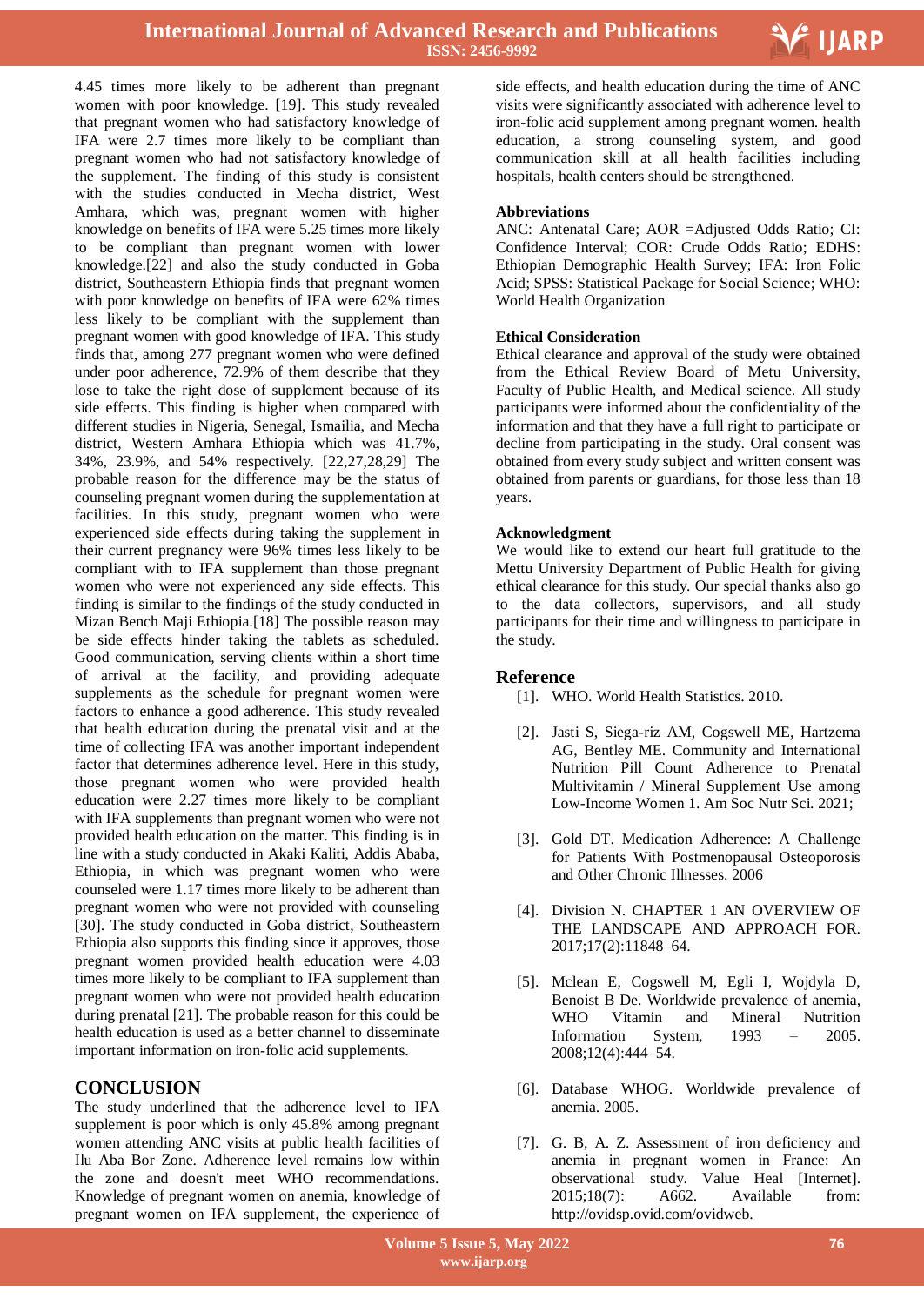

- [8]. Report KI. FEDERAL DEMOCRATIC REPUBLIC OF ETHIOPIA Demographic and Health Survey 2016.
- [9]. Scholl TO, Johnson WG. Folic acid : influence on the outcome of pregnancy  $1 - 4$ . Am J Clin Nutr 2000
- [10]. Software NCH. Iron status during pregnancy : setting the stage for mother and. m J Clin Nutr 2005 May;81(5)1218S-1222S Iron. 2005;5(c)
- [11]. Issn O. Revista Brasileira de Saúde Materno Infantil Factors associated with non-adherence to prescribed iron supplement use : a study with pregnant women in the city of Rio de Janeiro. Rev Bras Saude Mater Infant. 2017
- [12]. Kuril BM, Janbade C, Lone DK, Hirani S, Ankushe RT, Doibale MK. Study of adherence and effect of iron and folic acid supplement on hemoglobin level among adolescent girls in the rural area. Int J Community Med Public Heal. 2016;3(4):906–11
- [13]. Gebre A, Mulugeta A, Etana B. Assessment of Factors Associated with Adherence to Iron-Folic Acid Supplementation Among Urban and Rural Pregnant Women in North Western Zone of Tigray, Ethiopia : Comparative Study. 4(2):161– 8.
- [14]. WHO recommendations on antenatal care for a positive pregnancy experience 2016.
- [15]. Samuel A. Coverage, compliance, and factors associated with utilization of iron supplementation during pregnancy in eight rural ... Coverage, compliance, and factors associated with utilization of iron supplementation during pregnancy in eight rural districts of Et. 2014;14(1):1–8.
- [16]. Women P, Antenatal A, Town A, Niguse W, Murugan R. Determinants of Adherence to Iron Folic Acid Supplementation among Pregnant Women Attending Antenatal Clinic in Asella Town, Ethiopia. 2021;(April).
- [17]. Gonzalez-casanova I, Nguyen PH, Young MF, Harding KB, Reinhart G, Nguyen H, et al. Predictors of adherence to micronutrient supplementation before and during pregnancy in Vietnam. 2017;17:1–9.
- [18]. Town M, Zone BM. Journal of Pregnancy and Child Adherence and Associated Factors of Prenatal Iron Folic Acid Supplementation among Pregnant Women Who Attend Ante Natal Care in Health Facility at. 2011;4(3).
- [19]. Sadore AA, Gebretsadik LA, Hussen MA. Compliance with Iron-Folate Supplement and Associated Factors among Antenatal Care Attendant Mothers in Misha District, South Ethiopia : Community Based Cross-Sectional Study. 2015;2015
- [20]. Health N, Engineering F. Compliance to Prenatal Iron and Folic Acid Supplement and Associated Factors among Women during Pregnancy in South East Ethiopia : A Cross-Sectional Study. 2011;7(2).
- [21]. For G, Landscape CA. UNDERSTANDING ANEMIA GUIDANCE FOR CONDUCTING A LANDSCAPE ANALYSIS. 2017. 88 p.
- [22]. Bekele T, Gedefaw Abeje AM. Open Access. Pan African Med J –. 2015;8688:1–7
- [23]. Gebre A, Debie A, Berhane A. AMONG PREGNANT WOMEN IN PASTORAL COMMUNITIES OF AFAR REGION : 4(2394):352–62
- [24]. Ongvichit P, Isaranurug S, Nanthamongkolchai S, Voramongkol N. Compliance of Pregnant Women Regarding Iron Supplementation in Vientiane Municipality, Lao P . D . R . J Public Heal Dev. 2003;11(1):41–52.
- [25]. Ugwu EO, Olibe AO, Obi SN, Ugwu AO. Determinants of compliance to iron supplementation among pregnant women in Enugu, Southeastern Nigeria. 17(5):608–12.
- [26]. Gebreamlak B, Dadi AF, Atnafu A. High Adherence to Iron / Folic Acid Supplementation during Pregnancy Time among Antenatal and Postnatal Care Attendant Mothers in Governmental Health Centers in Akaki Kality Sub City, Addis Ababa, Ethiopia : Hierarchical Negative Binomial Poisson Regrets. :1–11. Available from: http://dx.doi.org/10.1371/journal.pone.0169415
- [27]. Ibrahim ZM, El-Hamid SABD, Mikhail H, Khattab MS. Assessment of Adherence to Iron and Folic Acid Supplementation and Prevalence of Anemia in Pregnant Women. 2011;79(2)
- [28]. Ugwu EO, Olibe AO, Obi SN, Ugwu AO. Determinants of compliance to iron supplementation among pregnant women in Enugu, Southeastern Nigeria. 17(5):608–12.
- [29]. Seck BC, Jackson RT. Determinants of compliance with iron supplementation among pregnant women in Senegal. Public Health Nutr. 2007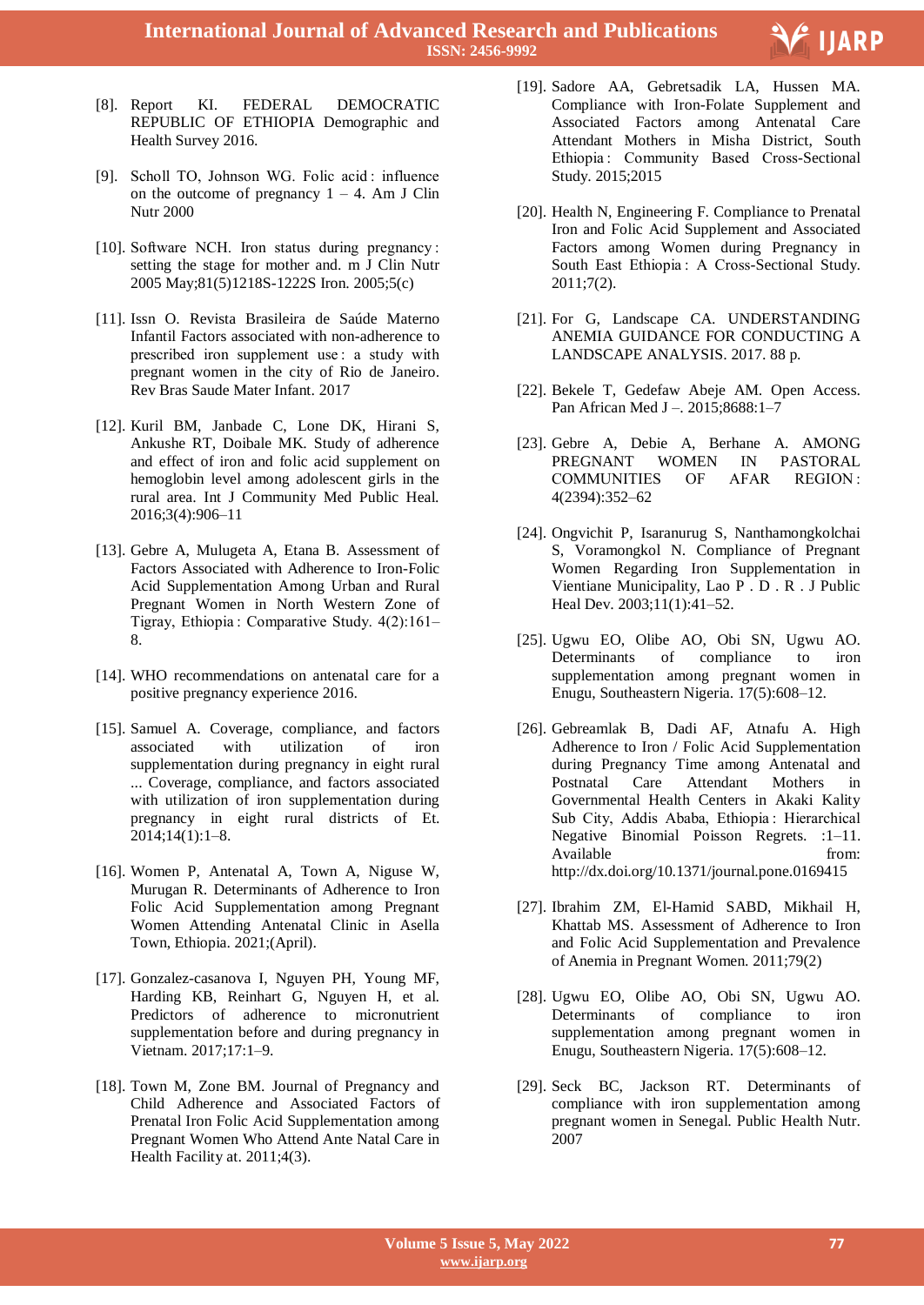

# **Annex 1: Tables**

## *Table 1: Socio-demographic characters of the participants of pregnant mothers attending ANC follow up in public health facilities of Ilu Aba Bor zone 2021*

| <b>Variables</b>                         | Category             | Frequency        | Percent   |
|------------------------------------------|----------------------|------------------|-----------|
|                                          | $15 - 15$            | 36               | $\tau$    |
| Age in years                             | 20-34                | 388              | 75.9      |
|                                          | 35-49                | 87               | 17        |
| <b>Place of residence</b>                | Rural                | 362              | 70.8      |
|                                          | Urban                | 149              | 29.2      |
|                                          | Oromo                | 410              | 80.2      |
|                                          | Amhara               | 59               | 11.5      |
| Ethnic group                             | Tigre                | 12               | 2.3       |
|                                          | Gurage               | $17\,$           | 3.3       |
|                                          | Others               | 13               | 2.5       |
|                                          | Orthodox             | 212              | 41.5      |
|                                          | Muslim               | 140              | 27.4      |
| <b>Religion of respondents</b>           | Protestant           | 152              | 29.7      |
|                                          | Catholic             | $\overline{4}$   | $\rm 0.8$ |
|                                          | Others               | 3                | $0.6\,$   |
| <b>Current marital status</b>            | Unmarried            | 27               | 5.3       |
|                                          | Married              | 484              | 94.7      |
|                                          | $3-Ian$              | 122              | 23.9      |
| <b>Family size</b>                       | 6-Apr                | 271              | 53        |
|                                          | >6                   | 118              | 23.1      |
|                                          | Can't read and write | 209              | 40.9      |
|                                          | Primary (1-8)        | 187              | 36.6      |
| <b>Educational status of respondents</b> | Secondary (9-12)     | 83               | 16.2      |
|                                          | College and above    | 32               | 6.3       |
|                                          | No formal education  | 82               | 16.4      |
| Educational status of husband(n=501)     | Primary (1-8)        | 208              | 41.5      |
|                                          | Secondary (9-12)     | 126              | 25.1      |
|                                          | College and above    | 85               | 17        |
|                                          | Housewife            | 214              | 41.9      |
|                                          | Farmer               | $88\,$           | 17.2      |
|                                          | Merchant             | 89               | 17.4      |
| Occupation of respondent                 | Gov't employee       | $42\,$           | $8.2\,$   |
|                                          | $_{\rm NGO}$         | 6                | $1.2\,$   |
|                                          | Student              | $\,8\,$          | 1.6       |
|                                          | Self-employee        | 55               | 10.8      |
|                                          | Others               | $\boldsymbol{9}$ | 1.8       |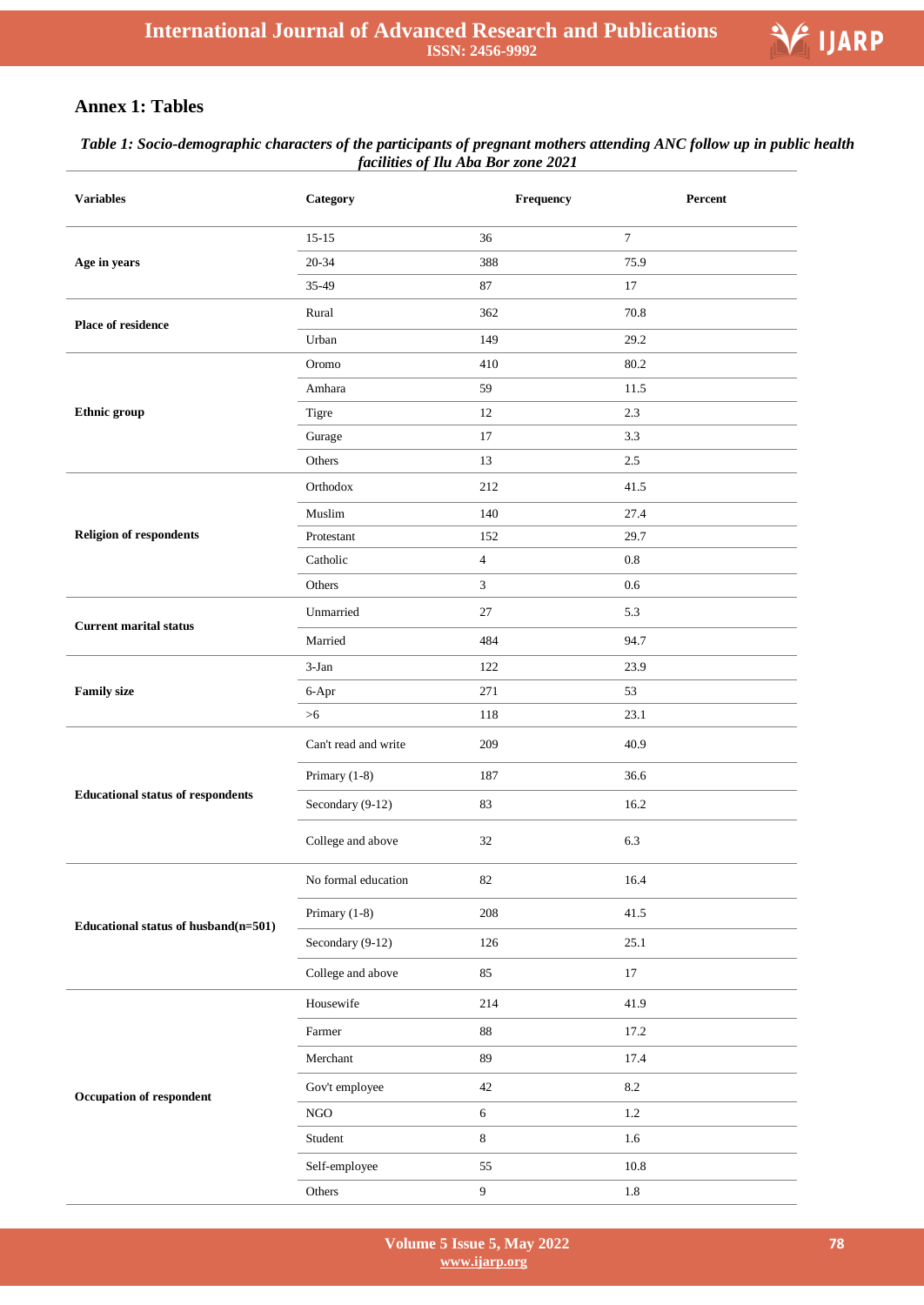

# *Table 2: Pregnancy obstetric-related characteristics of pregnant women attending ANC at public health facilities of Ilu Aba Bor zone, 2021.*

| <b>Variables</b><br>Category         |                      | Frequency | Percent |
|--------------------------------------|----------------------|-----------|---------|
|                                      | Two times            | 249       | 48.7    |
| Frequency of ANC visit               | Three times          | 204       | 39.9    |
|                                      | Four and above times | 58        | 11.4    |
|                                      | Primi gravida        | 73        | 14.3    |
| Gravidity                            | Multi gravida        | 438       | 85.7    |
|                                      | Null parous          | 81        | 15.9    |
| Parity                               | Primi parous         | 153       | 29.9    |
|                                      | Multi parous         | 277       | 54.2    |
|                                      | Second trimester     | 293       | 57.3    |
| Gestational age at the current visit | Third trimester      | 218       | 42.7    |
|                                      | Yes                  | 37        | 7.2     |
| Ever experienced stillbirth          | No                   | 474       | 92.8    |
|                                      | Yes                  | 53        | 10.4    |
| <b>Ever experienced abortion</b>     | No                   | 458       | 89.6    |
| anemia in the current pregnancy      | Yes                  | 79        | 15.5    |
|                                      | No                   | 432       | 84.5    |

*Table 3: Reasons for poor adherence level to IFA supplement among pregnant women who were attending ANC at selected public health facilities of Ilu Aba Bor zone, Ethiopia 2021.*

| Reasons described for poor adherence $(n=277)$ | Category       | Frequency | Percent |
|------------------------------------------------|----------------|-----------|---------|
|                                                | Yes            | 104       | 37.5    |
| <b>Forget fullness</b>                         | N <sub>0</sub> | 173       | 62.5    |
|                                                | Yes            | 39        | 14.1    |
| Too many pills                                 | No             | 238       | 85.9    |
|                                                | Yes            | 202       | 72.9    |
| Fear of side effects                           | N <sub>0</sub> | 75        | 27.1    |
|                                                | Yes            | 29        | 10.5    |
| <b>Unpleasant tests</b>                        | No             | 248       | 89.5    |
|                                                | Yes            | 28        | 10.1    |
| Fear of harm to the fetus                      | N <sub>0</sub> | 249       | 89.9    |
|                                                | Yes            | 9         | 3.2     |
| Failure to get the adequate supplement at HF   | N <sub>o</sub> | 268       | 96.8    |
|                                                | Yes            | 14        | 5.1     |
| Long waiting time at HF                        | N <sub>0</sub> | 263       | 94.9    |
|                                                | Yes            | 80        | 28.9    |
| Poor communication with health providers       | N <sub>0</sub> | 197       | 71.1    |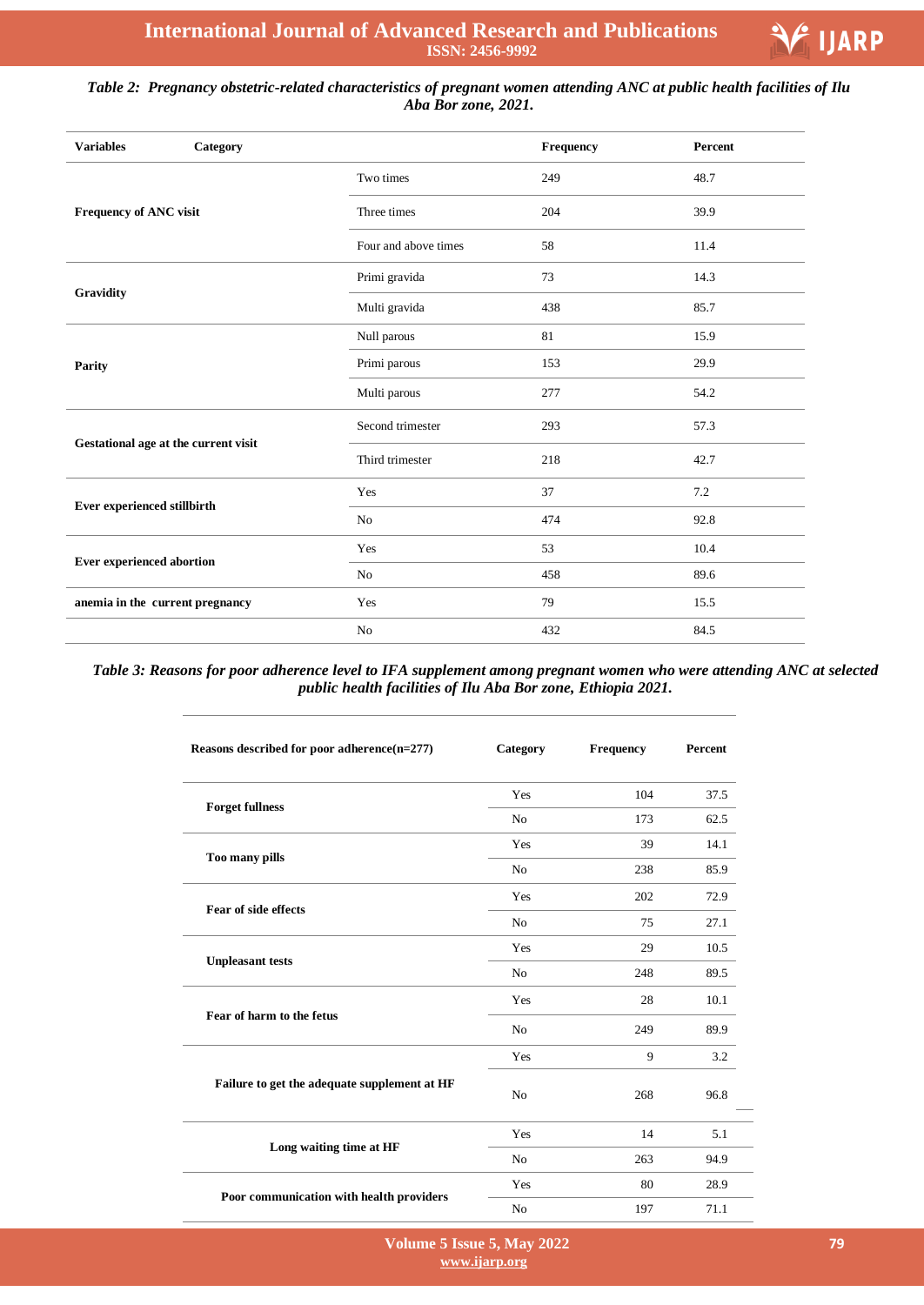# **International Journal of Advanced Research and Publications ISSN: 2456-9992**

 $\overline{\phantom{0}}$ 

÷



|                                     | Yes | h   | 2.2  |
|-------------------------------------|-----|-----|------|
| Better to get from a dietary source | No  | 271 | 97.8 |
| Other reasons                       | Yes | 2   |      |
|                                     | No  | 274 | 98.9 |

*Table 4: Multivariable model showing factors associated with adherence level to IFA supplement by selected variables, among pregnant women attending ANC visit at public health facilities of Ilu Aba Bor zone, South West Ethiopia, 2021.*

| <b>Variables</b>                         | <b>Adherence level to IFA</b><br>supplement |           | <b>COR(95% CI)</b> | <b>AOR(95% CI)</b> | <b>P-Value</b> |
|------------------------------------------|---------------------------------------------|-----------|--------------------|--------------------|----------------|
|                                          | Good                                        | Poor      |                    |                    |                |
| Age                                      |                                             |           |                    |                    |                |
| $15-19$                                  | 13(36.1)                                    | 23(63.9)  | 0.88(0.39, 1.97)   | 1.79(0.43, 7.53)   | 0.422          |
| 20-34                                    | 187(48.2)                                   | 201(51.8) | 1.45(0.90, 2.33)   | 1.62(0.74, 3.58)   | 0.229          |
| 35-49                                    | 34(39.1)                                    | 53(60.9)  | $\mathbf{1}$       | $\mathbf{1}$       |                |
| Place of residence                       |                                             |           |                    |                    |                |
| <b>Rural</b>                             | 154(42.5)                                   | 208(57.5) | $\mathbf{1}$       | $\mathbf{1}$       |                |
| Urban                                    | 80(53.7)                                    | 69(46.3)  | 1.57(1.07, 2.29)   | 0.75(0.38, 1.49)   | 0.411          |
| <b>Current marital status</b>            |                                             |           |                    |                    |                |
| <b>Unmarried</b>                         | 8(29.6)                                     | 19(70.4)  | $\mathbf{1}$       | $\mathbf{1}$       |                |
| <b>Married</b>                           | 226(46.7)                                   | 258(50.5) | 2.08(0.89, 4.84)   | 2.66(0.50, 14.13)  | 0.251          |
| <b>Educational status of respondents</b> |                                             |           |                    |                    |                |
| Unable to read and write                 | 72(34.4%                                    | 137(65.6) | $\mathbf{1}$       | $\mathbf{1}$       |                |
| $Primary(1-8)$                           | 93(49.7)                                    | 94(50.3)  | 1.88(1.26, 2.82)   | 1.47(0.69, 3.13)   | 0.324          |
| $Secondary(9-12)$                        | 49(59.0                                     | 34(41.0)  | 2.74(1.63, 4.62)   | 1.49(0.51, 4.37)   | 0.47           |
| <b>College &amp; Above</b>               | 20(62.5)                                    | 12(37.5)  | 3.17(1.47, 6.85)   | 1.01(0.18, 5.58)   | 0.993          |
| <b>Educational status of husbands</b>    |                                             |           |                    |                    |                |
| No formal education                      | 29(35.4)                                    | 53(64.6)  | $\mathbf{1}$       | $\mathbf{1}$       |                |
| $Primary(1-8)$                           | 89(42.8)                                    | 119(57.2) | 1.37(0.81, 2.32)   | 1.32(0.55, 3.17)   | 0.536          |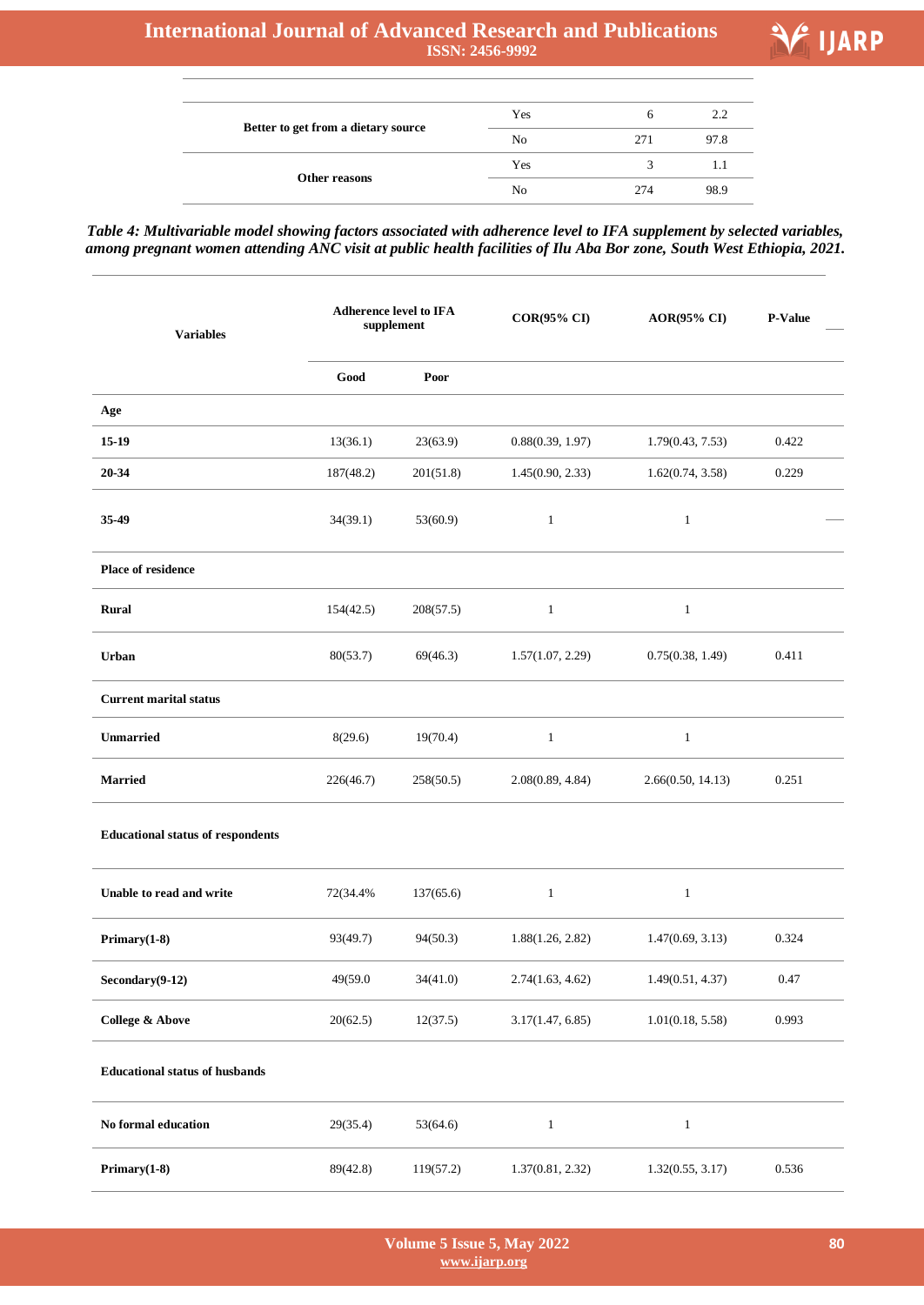| <b>International Journal of Advanced Research and Publications</b> |           |           | ISSN: 2456-9992     |                   | <b>ARP</b> |
|--------------------------------------------------------------------|-----------|-----------|---------------------|-------------------|------------|
| $Secondary(9-12)$                                                  | 66(52.4)  | 60(47.6)  | 2.01(1.14, 3.56)    | 1.01(0.35, 2.96)  | 0.98       |
| <b>College &amp; Above</b>                                         | 48(56.5)  | 37(43.5)  | 2.37(1.27, 4.43)    | 1.21(0.33, 4.46)  | 0.779      |
| <b>Frequency of ANC visits</b>                                     |           |           |                     |                   |            |
| <b>Two times</b>                                                   | 107(43.0) | 142(57.0) | $\mathbf{1}$        | $\mathbf{1}$      |            |
| <b>Three times</b>                                                 | 102(50.0) | 102(50.0) | 1.33(0.92, 1.93)    | 1.55(0.75, 3.22)  | 0.237      |
| $\geq$ Four times                                                  | 25(43.1)  | 33(56.9)  | 1.01(0.57, 1.79)    | 0.46(0.15, 1.41)  | 0.174      |
| <b>Gestational age at first ANC</b>                                |           |           |                     |                   |            |
| <b>First trimester</b>                                             | 21(55.3)  | 17(44.7)  | $\mathbf{1}$        | $\mathbf{1}$      |            |
| <b>Second trimester</b>                                            | 208(45.0) | 254(55.0) | 0.66(0.34, 1.29)    | 0.84(0.29, 2.42)  | 0.74       |
| <b>Third trimester</b>                                             | 5(45.5)   | 6(54.5)   | 0.67(0.18, 2.59)    | 0.72(0.09, 5.88)  | 0.757      |
| Knowledge on anemia                                                |           |           |                     |                   |            |
| Not satisfactory                                                   | 30(12.7)  | 206(87.3) | $\mathbf{1}$        | $\mathbf{1}$      |            |
| Satisfactory                                                       | 204(74.2) | 71(25.8)  | 19.73(12.35, 31.53) | 8.22(4.23, 15.98) | $.001***$  |
| Knowledge on IFA                                                   |           |           |                     |                   |            |
| Not satisfactory                                                   | 52(22.7)  | 177(77.3) | $\mathbf{1}$        | $\mathbf{1}$      |            |
| Satisfactory                                                       | 182(64.5) | 100(35.5) | 6.195(4.18,9.19)    | 2.79(1.42, 5.51)  | $.003***$  |
| Duration of IFA taken                                              |           |           |                     |                   |            |
| One month                                                          | 81(39.7)  | 123(60.3) | $\mathbf{1}$        | $\mathbf{1}$      |            |
| Two months                                                         | 92(44.9)  | 113(55.1) | 1.24(0.84, 1.83)    | 1.16(0.55, 2.44)  | 0.69       |
| <b>Three months</b>                                                | 41(58.6)  | 29(41.4)  | 2.15(1.24, 3.73)    | 1.45(0.49, 4.29)  | 0.504      |
| $>3$ months                                                        | 16(61.5)  | 10(38.5)  | 2.430(1.05, 5.62)   | 0.75(0.16, 3.47)  | 0.717      |
| <b>Others</b>                                                      | 4(66.7)   | 2(33.3)   | 3.04(0.54, 16.97)   | 3.73(0.41, 34.02) | 0.244      |
| Ever experienced a side effect                                     |           |           |                     |                   |            |
| Yes                                                                | 30(12.4)  | 211(87.6) | 0.05(0.03, 0.07)    | 0.04(0.02, 0.07)  | $.001***$  |
| No                                                                 | 204(75.6) | 66(24.4)  | $\mathbf{1}$        | $\mathbf{1}$      |            |
| Health education at the time of<br>supplement                      |           |           |                     |                   |            |
| Yes                                                                | 185(60.1) | 123(39.9) | 4.73(3.19, 7.01)    | 2.27(1.17, 4.40)  | $.015***$  |
| No                                                                 | 49(24.1)  | 154(75.9) | $\mathbf{1}$        | $\mathbf{1}$      |            |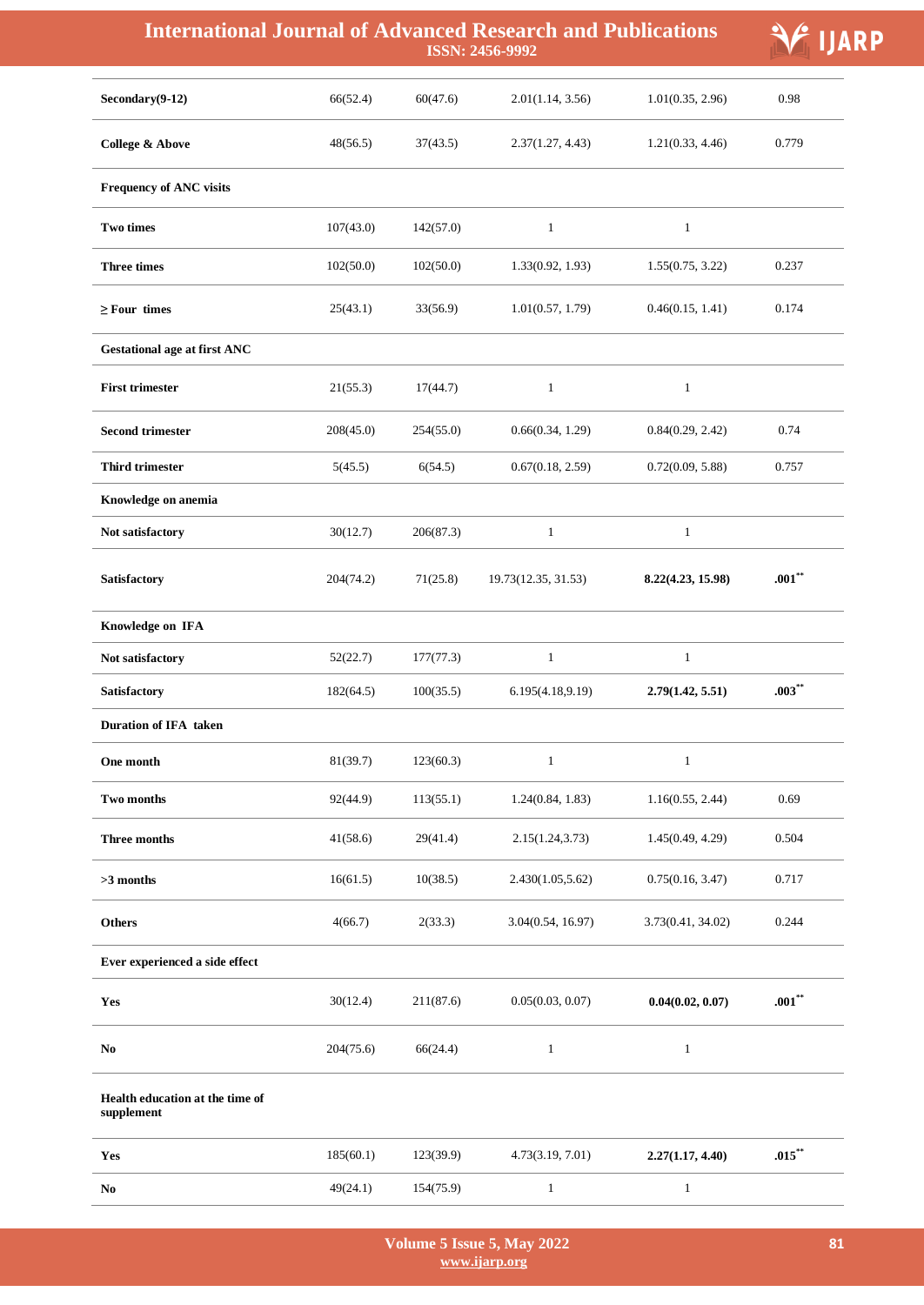# **Annex 2: Figures**



**Category of durations** 

*Figure 1: Duration that pregnant women had taken iron-folic acid supplement Ilu Aba Bor zone, South West Ethiopia 2021.*



*Figure 2: Self-reported adherence level to iron-folic acid among pregnant women attending ANC at public health facilities within Ilu Aba Bor zone, Ethiopia 2021.*

# **Ethical Considerations**

Ethical clearance and approval of the study were obtained from the Ethical Review Board of Metu University, Faculty of Public Health, and Medical science. All study participants were informed about the confidentiality of the information and that they have a full right to participate or decline from participating in the study. Oral consent was obtained from every study subject and written consent was obtained from parents or guardians, for those less than 18 years

# **Acknowledgment**

We would like to extend our heart full gratitude to the Mettu University Department of Public Health for giving ethical clearance for this study. Our special thanks also go to the data collectors, supervisors, and all study participants for their time and willingness to participate in the study.

V IJARP